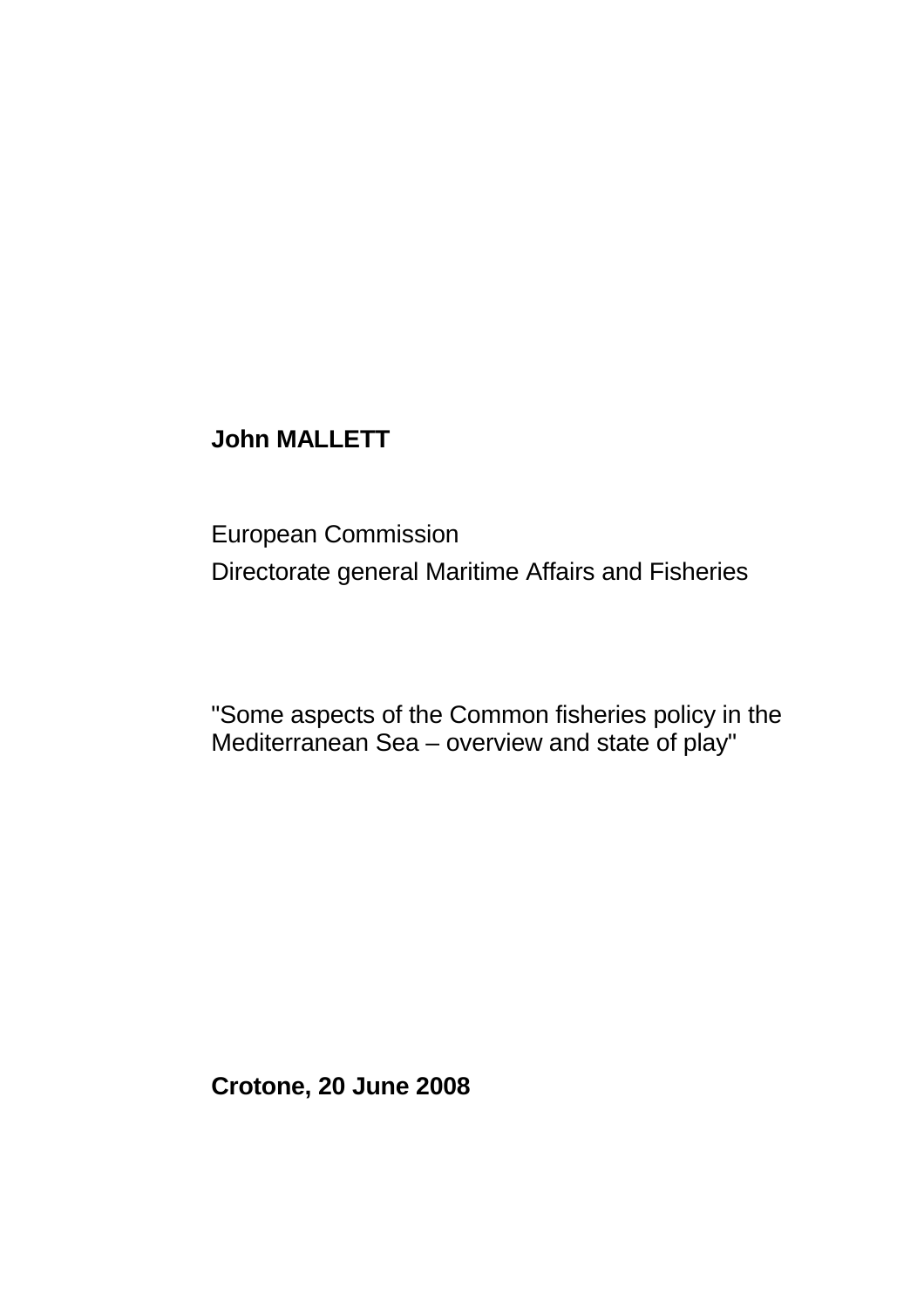Dear President,

Dear representatives of the public administration, dear representatives of the fishing sector,

Ladies and Gentlemen,

First of all allow me to thank the organisers for inviting the European Commission to speak on this important event.

The subject of our discussions today has been top of the agenda for some time now and we all know why. It is of particular relevance here in the Mediterranean Sea, where effects of climate change and global warming could be potentially more damaging and where ecosystems are more vulnerable and thus less resilient to these phenomena. It is therefore all the more important that we achieve two things:

- manage the natural resources in a sustainable way in order to ensure that also the next generation can use and exploit them, and

- de-pollute the sea in order to achieve the highest-possible resilience of the ecosystems to climate change phenomena;

In my intervention today I would like to present the European framework for a sustainable fisheries management in the Mediterranean, which is my daily business in the E. Commission.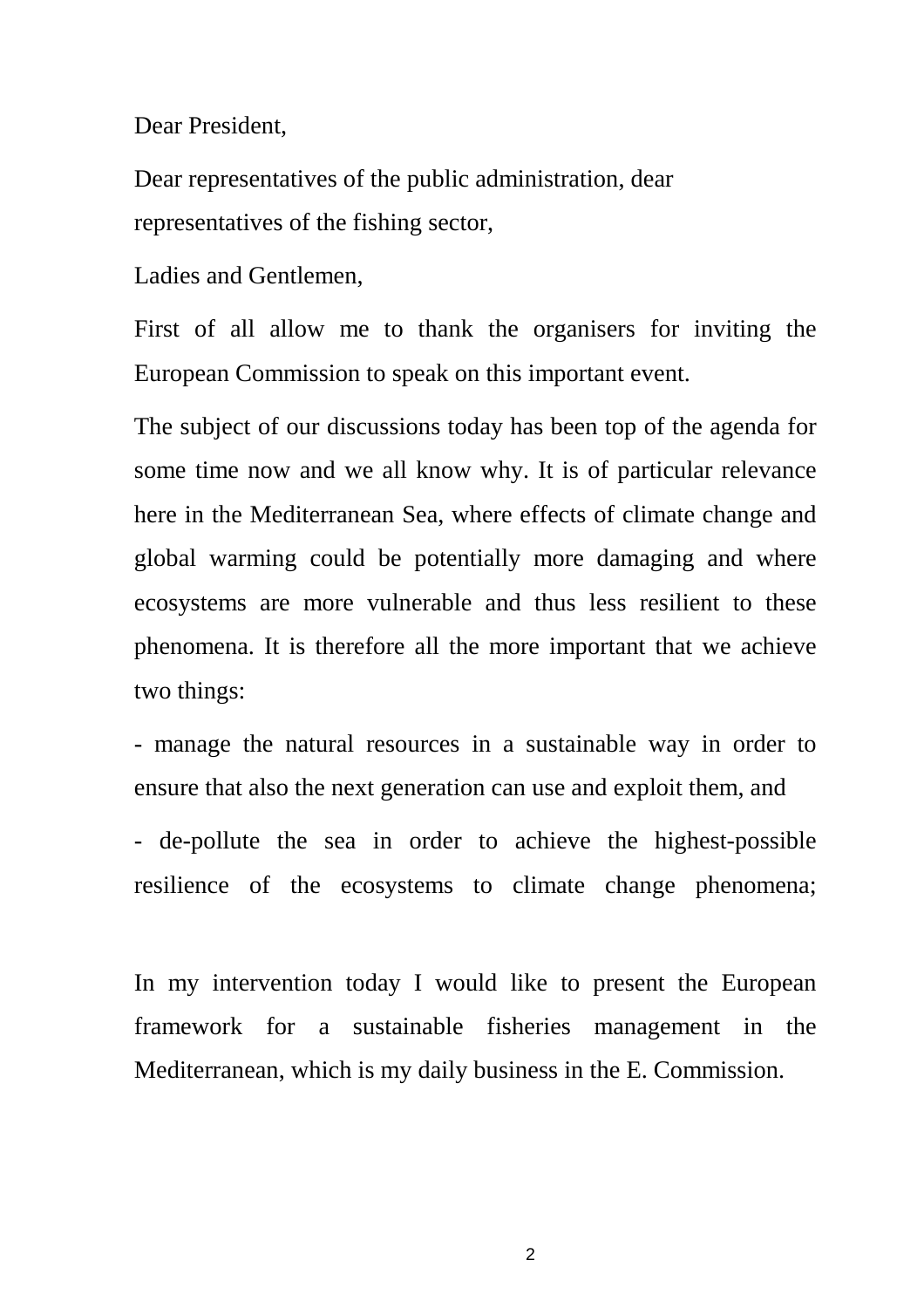First, I'll start by describing shortly the legal framework for sustainable fishing in the Mediterranean since the adoption of the new Regulation, then look at the current state of play concerning implementation, and finally I would like to broaden the scope and refer to the more general concept of Maritime Policy and its implementation in the Mediterranean Sea.

After several years of negotiation amongst Member States the new Mediterranean Regulation has finally come into force on 1 January 2007. It constitutes a legal framework for fisheries management in this region which goes far beyond a mere 'technical measures' approach. In fact, it is by itself a good example for a much more comprehensive and global approach to managing fisheries - and the respective ecosystems where harvested populations occur - in a coherent and sustainable manner. As many of you know, it contains

- provisions on protected species by referring to the lists established by the Habitats Directive.

- It also contains provisions on the protection of habitats, such as posidonia beds, coralligenous or maerl beds, on which the use of certain fishing gear is strictly forbidden or restricted;

- furthermore it sets common rules on the use and dimension of fishing gears and practices, to ensure selectivity of trawlers for a better protection of juveniles, and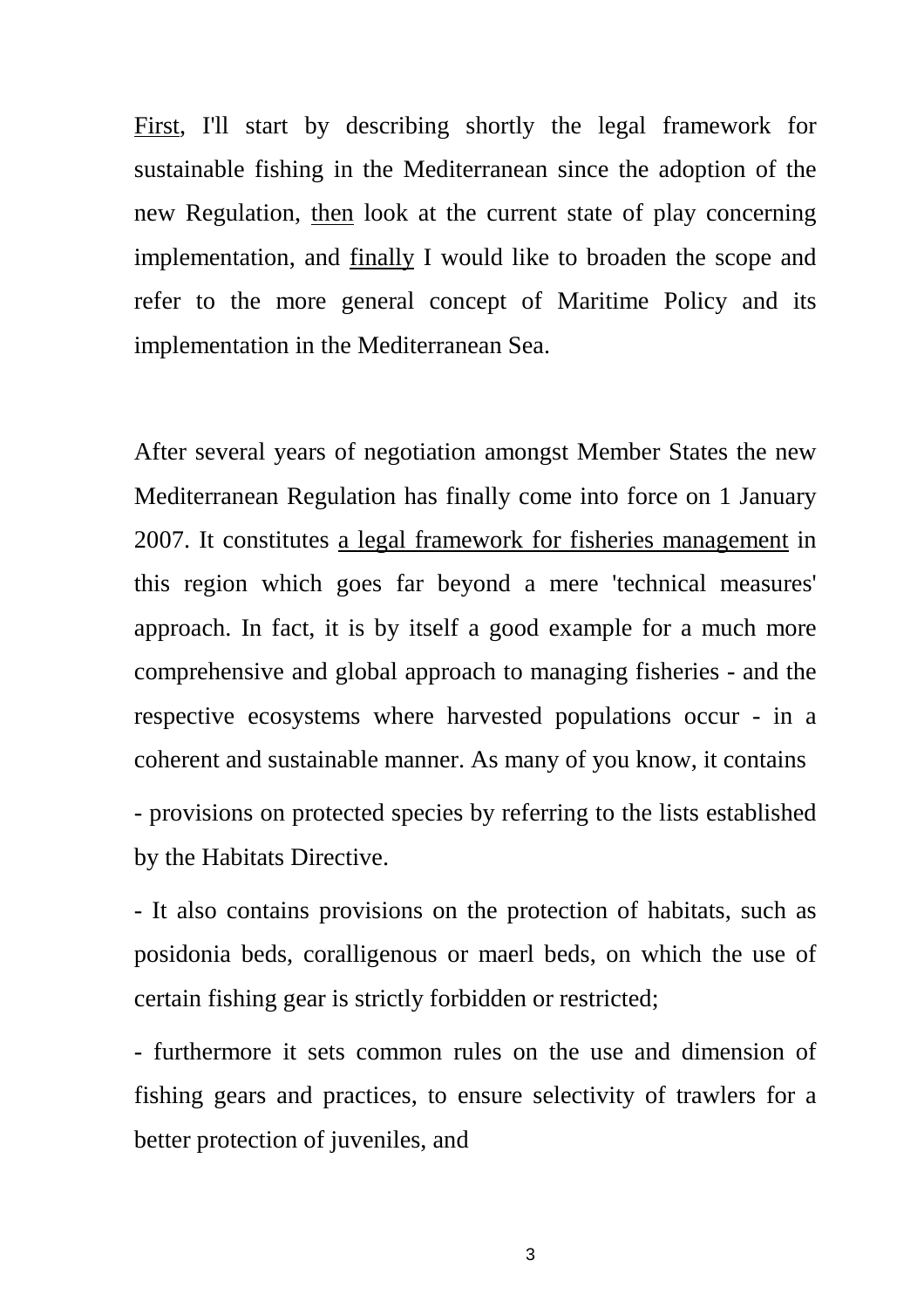- finally, it contains for the first time some provisions on recreational fisheries and, last but not least, some specific measures on control.

But the two main pillars of the new framework are certainly the requirement for Member States to adopt a coherent framework for fisheries management at their level, in the form of National management plans, and to designate additional fishing protected areas, which can be either permanent or seasonal. The underlying idea to this is clear and has been discussed at length with MS and stakeholders during the preparation phases of the regulation: Fisheries management measures should not be imposed 'top-down' by Community legislation, but should rather come through a 'bottom-up' approach involving the end-users, in coordination with local, regional and national bodies, and based on sound scientific input. The Community should merely set a common framework, not more. In this new approach each player has to take responsibility. By sharing the information to justify the different measures and provisions used in the Management plans, we reach together a level of transparency and effectiveness, which is needed to create a level playing field for all and to help to build mutual trust amongst fishermen.

In addition to these provisions, the regulation allows for a number of derogations to take account of specific local situations. For the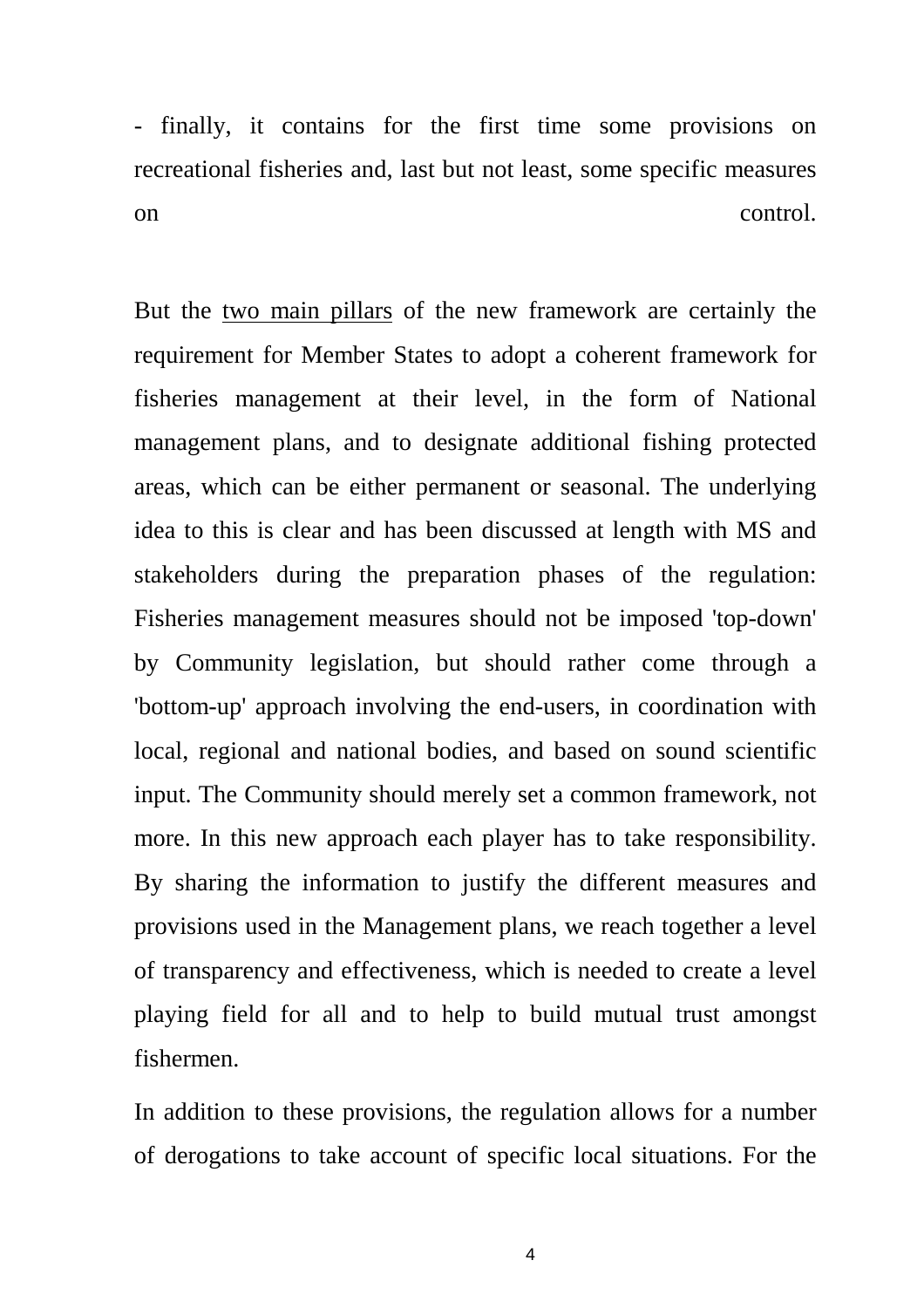reasons of transparency and effectiveness that I just mentioned, the countries asking for these derogations must duly justify them, and they must also be part of the Management plans referred to before.

So, all this looks very nice in theory, but where do we stand on implementation?

Well, unfortunately there I cannot report much progress. On the contrary, we have seen so far not much effort deployed by Member States to come up with the Management plans or the designation of Fishing Protected areas. Some Member States have not presented yet any plan at all, and the plans presented by the others do not correspond to the requirements of the legislation. The situation is even worse for the fishing protected areas: only a few MS have reported existing FPAs, but none on new designations.

This situation is all the more worrying if one takes into account that the Regulation had been adopted by all Member States, by unanimity. I think it is not a very charming picture of ourselves, as a Community, if we show to the outside world that we are not taking seriously what we had just agreed. The credibility of the EU Member States and of the Community is at stake. And I would like to insist here that this criticism of non-implementation is not addressed to the fishing sector, but rather to their national and/or regional administrations. The ball is in their half of the pitch, and it is their responsibility to set up the plans and implement them correctly. The fishing sector - that is shown by at least some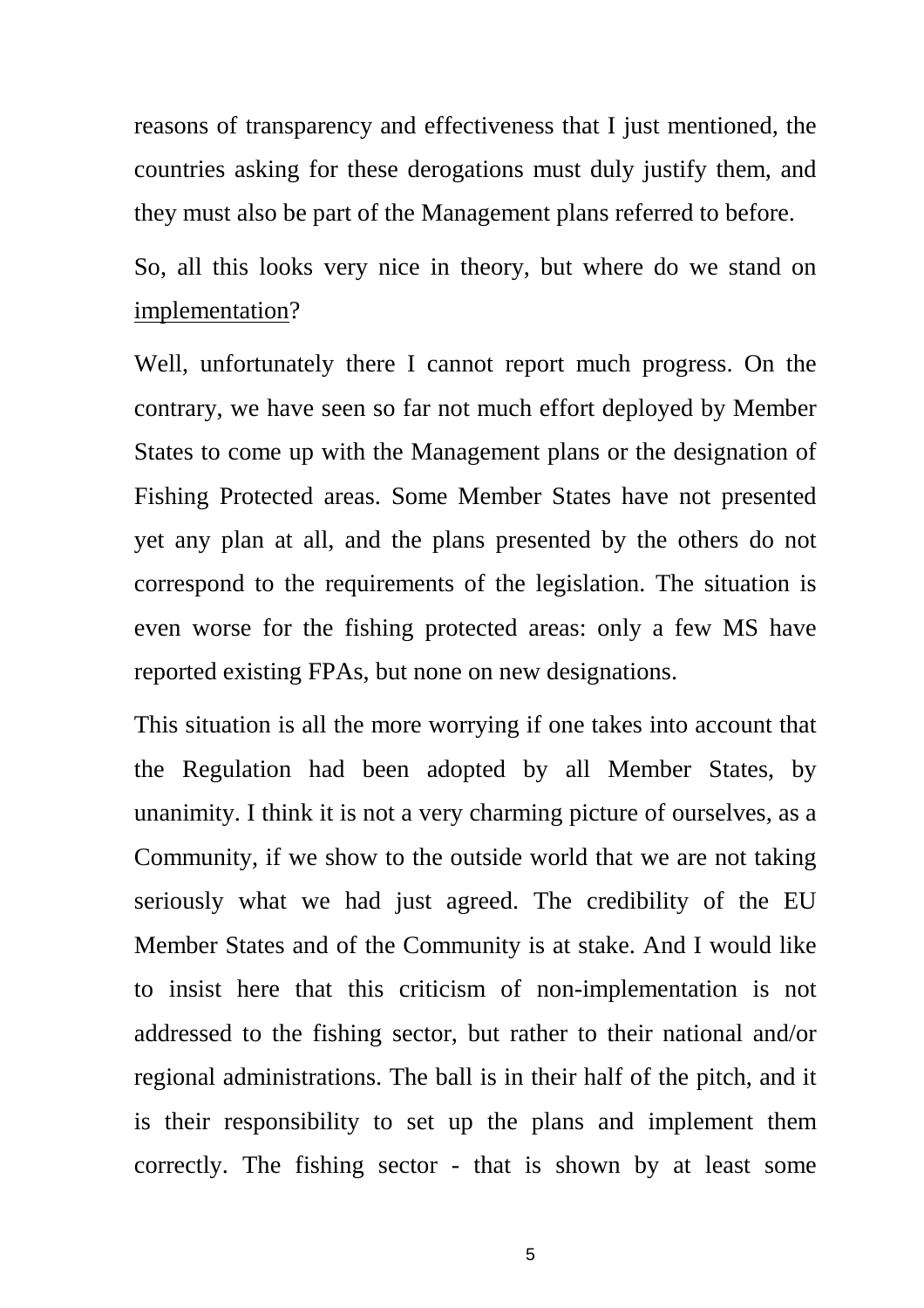reactions we have received - is willing to comply and to use the possibilities for support to switch to the new management regime rather sooner than later. I would in particular point here to the change of mesh size for towed nets, foreseen in the Regulation. While the regulation foresees the switch for 1 July of this year, smaller meshes can still be used under certain circumstances until May 2010. This does not mean however that one has to wait that long for changing the cod-end of the nets; on the contrary, the time between now and 2010 should only be seen as a 'phasing out period'; it is also worth mentioning in this context that financial support through the European Fisheries Fund maybe granted only if the change to the new mesh size is made before it becomes obligatory. Moreover, all other technical requirements of the fishing gears as laid down in the Annexes to the regulation must be implemented accordingly.

Now I would like to turn to some other recent Community initiatives that are also important for the Mediterranean. Last year we have published a Communication on the elimination of discards and unwanted by-catch in fishing activities. While the problem of discards is certainly not of the same size in the Mediterranean as it is in some other areas, unwanted by-catch and subsequent discarding nevertheless may occur in relevant quantities, and this should be reduced to the least possible levels. In the meantime the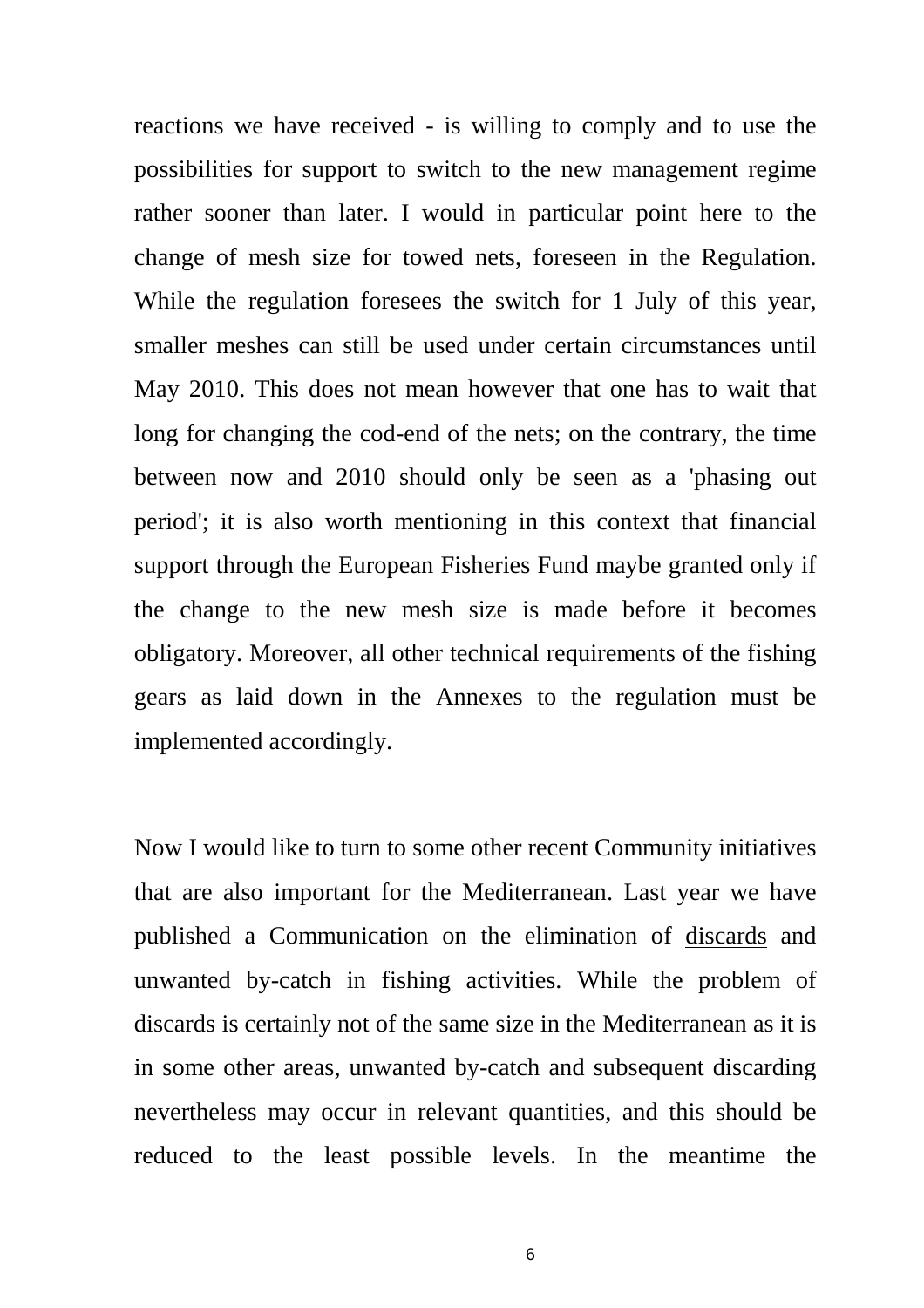Commission is preparing concrete measures for discard reduction in certain fisheries and has issued a consultation paper on this. While there are no Mediterranean fisheries targeted in this proposal this year, it is clear that in a subsequent proposal the situation in the Mediterranean Sea will also be examined closely. It is therefore important to think already about how to make fisheries cleaner and to reduce and avoid as much as possible all negative impacts of fishing on other species and on the ecosystems in general. In this context, it is important to note that the Mediterranean Regulation already prohibits not only the landing, but rather the catching of undersized species. If such catches occur, the skipper would have to move fishing grounds to avoid more such catches.

As many of you will know, we have presented earlier this year a Communication on applying an ecosystem approach to fisheries. This has been one of the main objectives of the CFP since the 2002 reform and we have already started implementing it since then. The Communication is just spelling out what exactly we understand by an ecosystem approach to fisheries, what has been done so far and what are the steps ahead. A healthy marine environment is obviously a precondition for healthy and productive fish stocks. In this respect the effects of fishing activities on the target stocks but also on the other stocks and parts of the ecosystems must be assessed. However, not only fishing activities are impacting on stocks and ecosystems. It is therefore important to take account of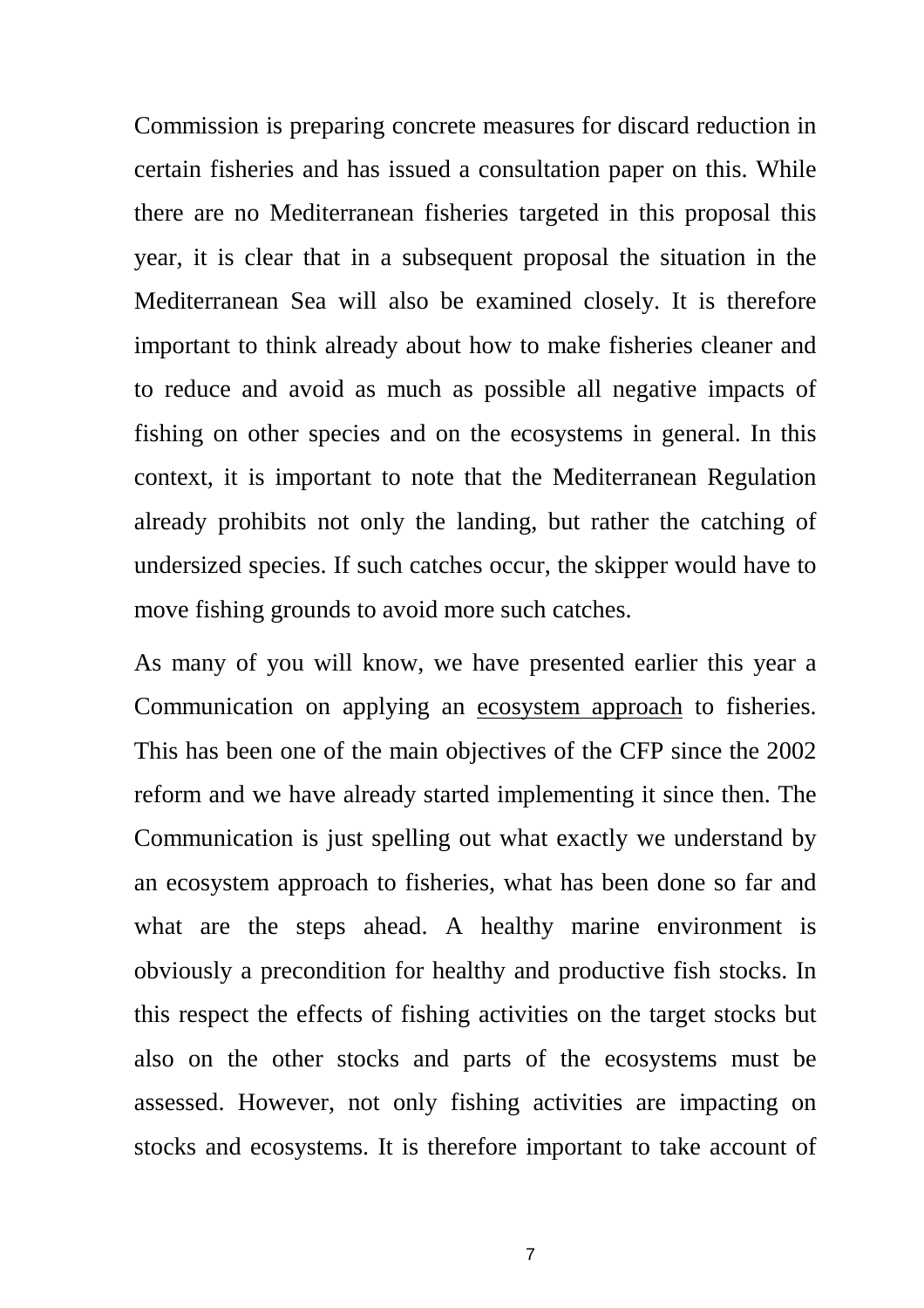all impacts and to tackle, as much as possible, the negative effects of all factors. For the Commission, therefore, an ecosystem approach can only be an incremental, or 'learning by doing' approach, where impacts of an activity on the ecosystems are taken into account as far as our knowledge goes. For fisheries policy we have already taken this road and adopted, at Community level, a number of initiatives going in that direction, such as long-term management plans for certain stocks, such as cod in the North Sea or BFT closer to here! -, measures to protect sensitive habitats and sensitive species such as cetaceans, the new policy on discards mentioned before. A very good example for a comprehensive, ecosystem approach, and let me insist on that, is the Mediterranean Regulation itself, as I outlined already, but again – and I am repeating myself - a big effort is needed to improve implementation.

Let me now turn to the wider context of the Maritime Policy. As you know, the Commission adopted last October a Communication and an Action Plan for implementing the Integrated Maritime Policy over the coming years. This was fully endorsed by the Heads of State or Government at the December 2007 summit. So this is now a completely new situation where 27 Member States of the EU have decided to take a coherent, cross-cutting and integrated approach to the challenges, problems and opportunities of the maritime area. Fisheries clearly must be an integral part of this holistic approach to marine management.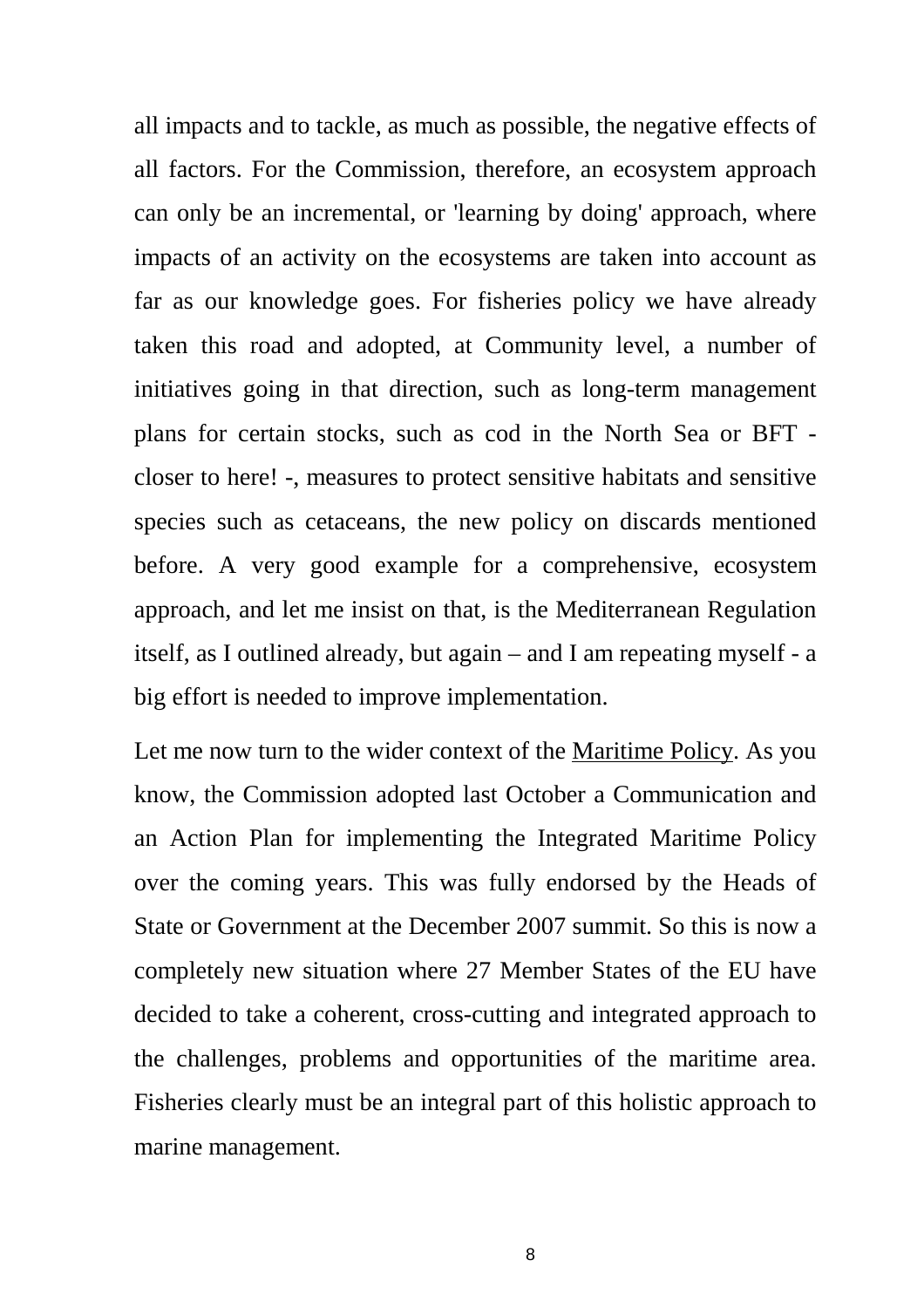Given the specific geographical conditions of the Mediterranean Sea and the many human activities that impact its coasts, it is also clear that the Integrated Maritime Policy is of particular relevance here. Applying an ecosystem approach not only to fisheries, but to marine management as such, in the framework of the new Marine Strategy adopted earlier this year is crucial to conserve our natural resources in the Mediterranean and to use them in a sustainable manner.

This is all the more important if we look at the international dimension here – and being in southern Italy, only a few hundred miles away from our southern neighbours clearly shows the relevance of the international dimension. What we need, both in fisheries but also in all other maritime sectors, is to reinforce and promote coordination and cooperation amongst us in order to stimulate growth in a context of sustainable development. This can only be achieved by taking care of both the "Mare Nostrum" and of the people living and working along its coasts.

As far as fisheries are concerned, the General Fisheries Commission for the Mediterranean (GFCM) and the International Commission for the Conservation of Atlantic Tunas (ICCAT) are our main fora of cooperation. We are working to improve both the scientific basis in these organisations, particularly in the GFCM, but we also need more cooperation in control and monitoring of fishing activities. The GFCM must become an effective regional fisheries organisation, and it must be able to provide the scientific basis for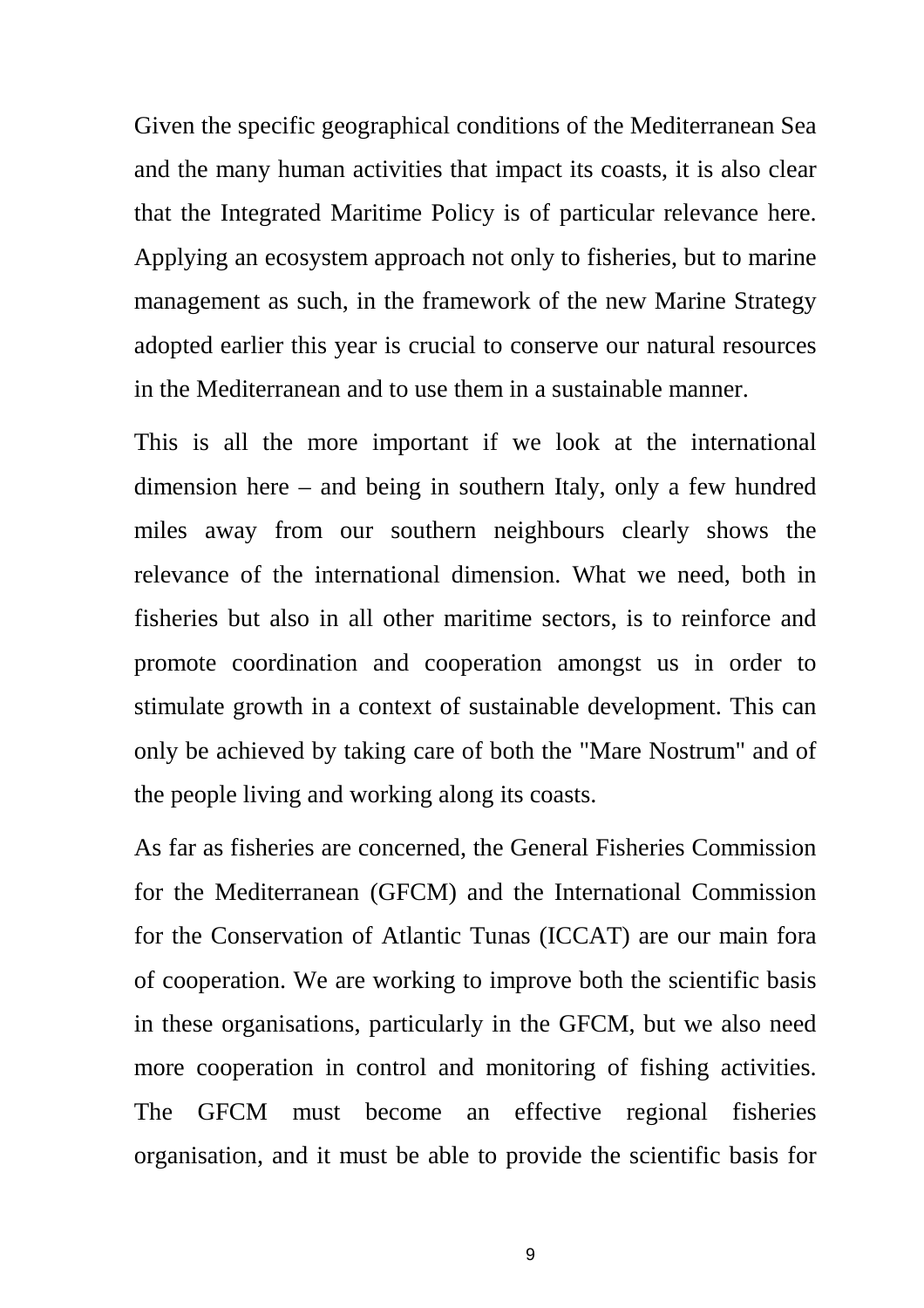adopting common management measures. It must aim at achieving the best levels of exploitation of marine resources. And it must simultaneously strive towards harmonisation of fisheries rules. However, this multilateral framework will not function if national administrations do not actively support them and send their scientists to work in the GFCMs Scientific Advisory Committee.

The GFCM recommendations and resolutions on the development of a management programme for fishing effort, and on the compilation of data, adopted in 2006 and 2007, are important first steps towards the comprehensive and adequate effort control system we so urgently need. It is however really regrettable that the GFCM has not been able to agree on the freezing of fishing capacity and on a harmonised logbook for all Mediterranean countries as proposed by the Community earlier this year.

The enhanced cooperation and coordination of activities, as I said, needs to be extended to all maritime sectors. As a first step for implementing the IMP in the Mediterranean Sea we have recently organised a big conference in Slovenia. This conference included participation form all Mediterranean countries and is the first step in a process of enhanced cooperation amongst us on Maritime matters.

In addition, there are already cooperation structures in the Mediterranean, such as the renewed "Barcelona process: Union for